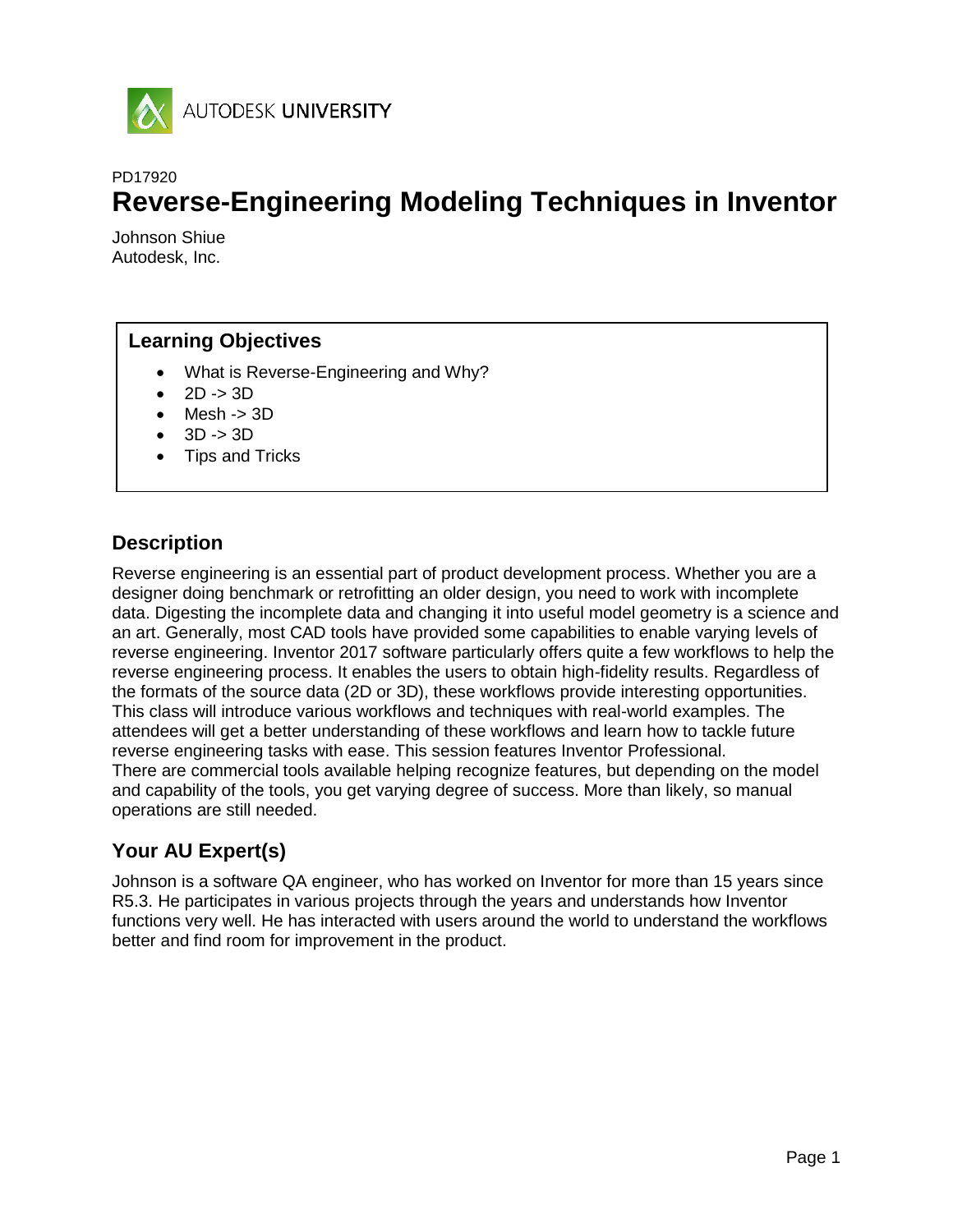

# **What is Reverse Engineering? Why?**

Reverse Engineering is a process to make sense of existing partial data and rebuild the model for engineering purposes.

## **Vendor supplies**

Your vendor provides partial data to conceal design detail. But, you need the complete model to proceed with your design.

## **Original designer is gone**

Whoever built the model originally no longer works in the company or cannot remember what was done.

#### **Competition**

You are in a competitive situation and you need to study your competitors' offerings.

#### **Scanned data**

You have pre-existing parts without CAD data. You laser-scan the part and you want to rebuild the CAD data.



*MESH MODEL*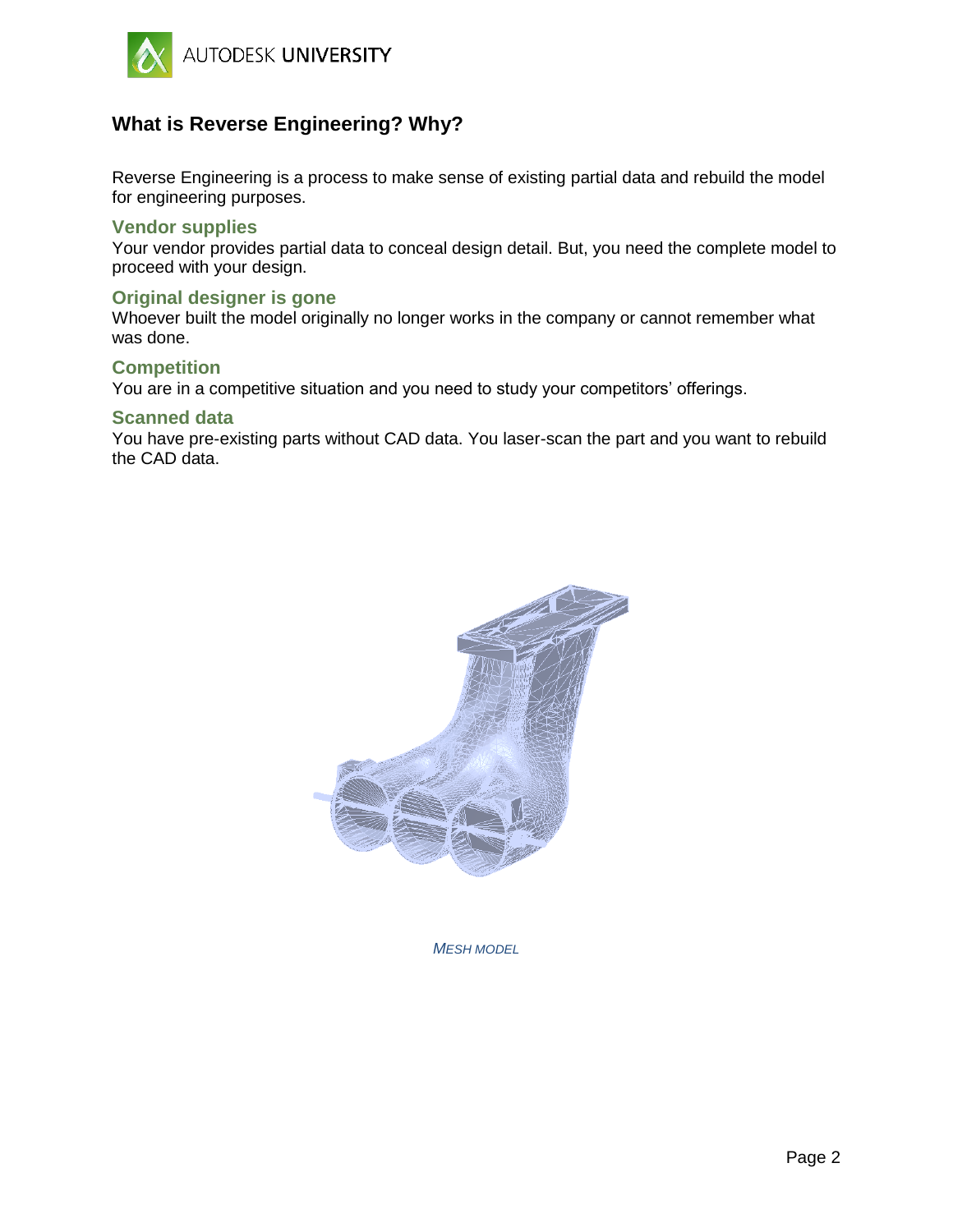

# **2D -> 3D**

# **2D Drawing**

# **DWG underlay**

Link to a DWG file and display the objects in an ipt. Then project the needed geometry to a sketch.

Access: Open a part -> Import -> select a DWG file -> pick one of the origin planes -> pick the origin point or a vertex to snap to)

## **Import points**

Import 2D or 3D points from Excel file or text file containing point coordinates. Either keep them as sketch points or create lines from the points.

Access: Open a part -> create a 2D or 3D Sketch -> Points -> pick an Excel file or text file containing point coordinates.

## **Import wires**

Import 2D or 3D wires from DWG, STEP, SAT, or other formats. The wires become 2D or 3D sketches.

Access: Open a part -> Import -> a file containing wire data.

## **DWG import**

Import the DWG geometry as Inventor sketch geometry. Access: Open -> find a dwg file -> Options -> select Import -> go through the Import wizard options to get sketch geometry.

## **2D -> 3D tool**

Import the dwg file as 2D sketches. Select a view plane to project the sketch geometry to. The box helps position the sketches correctly based on orthogonal views. Access: Load 2D to 3D add-in. Import dwg file as sketches or create sketches -> pick Base or Projected view button in the ribbon and pick a face on the box -> Window-select sketch geometry

## **From 2D print or scanned data**

This is the most traditional way of reworking. You will need to understand the drawing views very well. Recreate the geometry accordingly.



*2D AND 3D WIRES*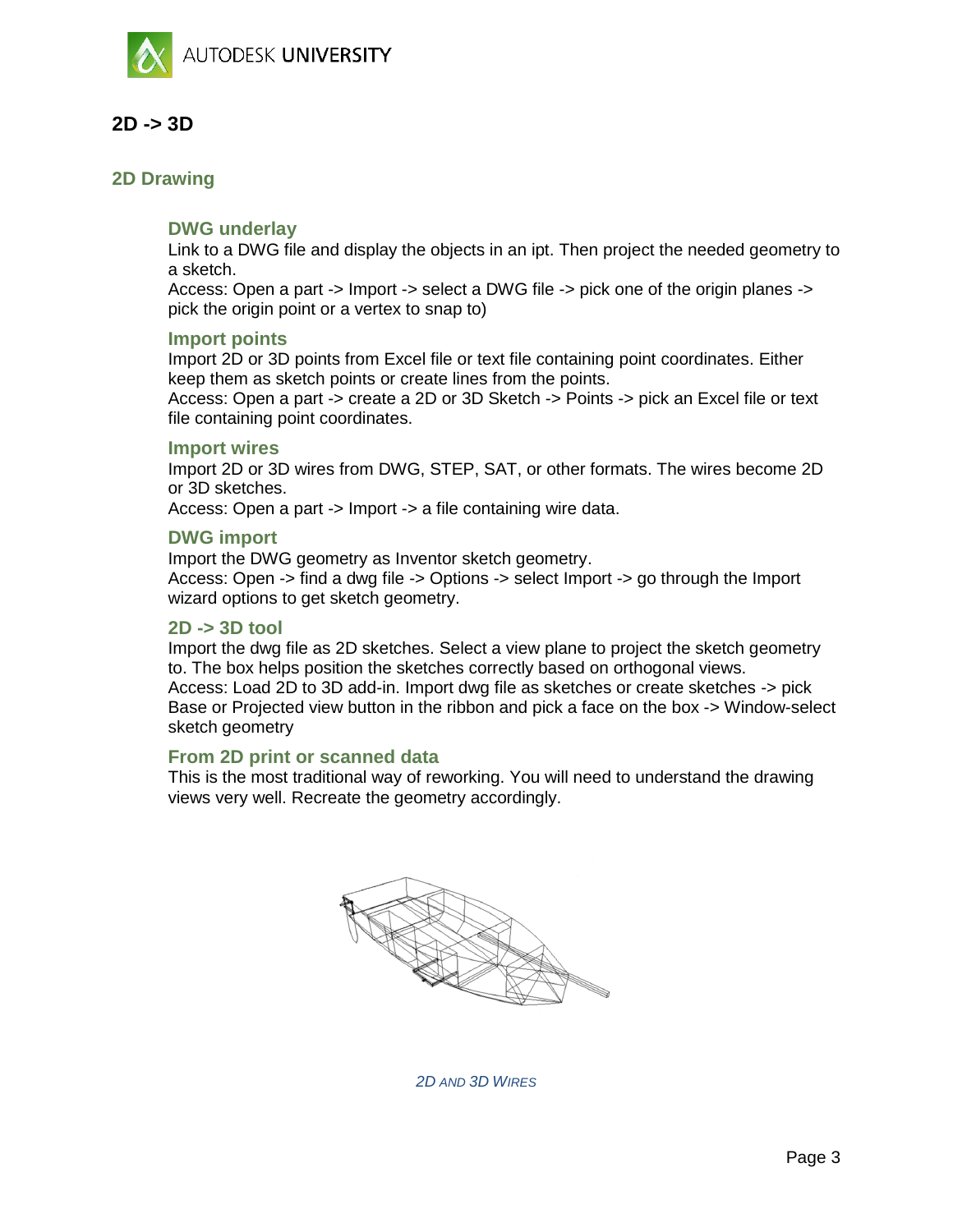

# **Tips and tricks**

- 1. Identify the datum planes.
- 2. Understand scale, units, and major dimensions
- 3. Work on base views and projected views before section views or detail views
- \*Verification: Create drawing views based on rebuilt part to compare

# **Raster or Mesh -> 3D**

Inventor 2017 recognizes mesh edges and vertices; mesh geometry can be used as a reference to create surface or solid geometry

# **2D Raster Data (Image or PDF)**

# **Place in 2D Sketch as a reference**

Although Inventor does not interact with image directly. An image can be inserted to a sketch and you can create curves by tracing the image. Image size and mode scale need to be in sync.

# **AutoCAD Raster Design tool**

It has the ability to convert certain raster data to AutoCAD geometry. This is a little bit like 2D feature recognition. The tool works well with map or the line width is constant.

# **Pre-Process**

## **Mesh Mixer**

A standalone tool to separate shells, analyze meshes, smoothen irregularities

# **Post-Process**

## **Mesh Enabler**

Convert mesh to Brep (composite) Access: Load Mesh Enabler add-in -> import a mesh file (stl or obj) -> right-click on the mesh node in the browser -> Convert to Base Feature

#### **Project Mesh**

On Inventor 2017, mesh vertices and edges can be projected to a sketch just like surface body or solid body geometry.

## **Convert Mesh**

Fit Mesh Face command allows users to convert certain group of mesh to a surface

## **Tips and Tricks**

Estimate tolerance Ensure unit Simplify mesh (plane, cylinder, torus..) Identify features Work in zones Round trip validation (mesh -> Brep -> mesh)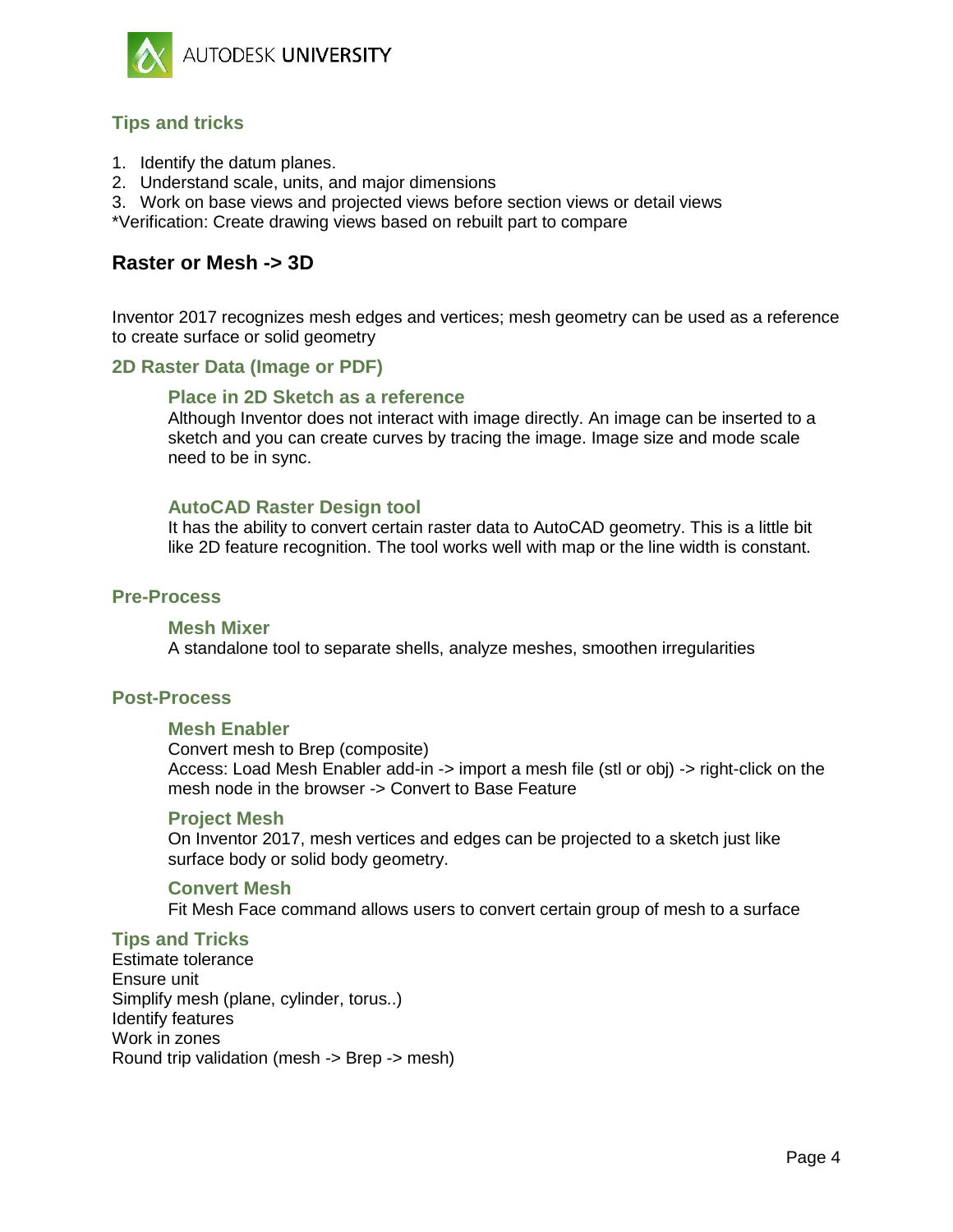



# **Imported Surface and Solid**

From neutral formats like STEP, or other CAD systems

# **Analytical Geometry (Plane, Cylinder, Sphere, and Torus)**

Geometry checking: Use Measure command to find out dimensions; use work feature commands to check if the geometry is analytical. Tube path: Use Rule surface command to find a path.

Simplification: Use Delete Face command to simplify geometry.

Zoning: Divide the model into different zones .

Mass properties: Compare working model mass properties vs imported model.

# **Freeform Geometry**

Cross Section Profile: Use Section Analysis. 3D Sketch: Create Intersection Curves. Simplification: Use Delete Face command to simplify geometry. Convert a face to Freeform: Use Freeform Convert.

# **Tips and Tricks**

Geometry creation tools can help detection. Delete Face and Offset Surface are handy tools. Ruled Surface is more than surface. 3D Sketch: curve on face. Feature recognition. Keep it simple.



*IMPORTED GEOMETRY*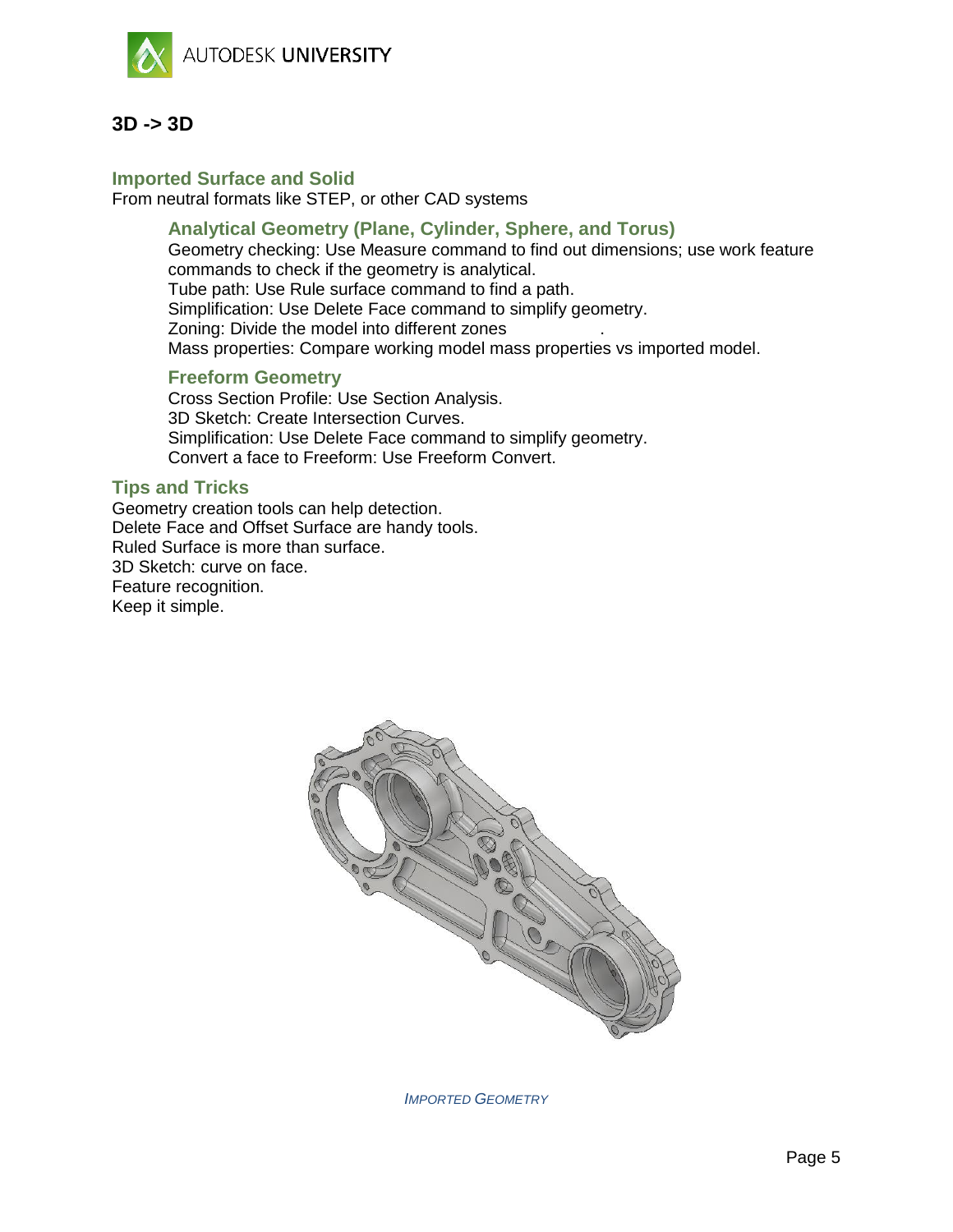

# **Thin-wall and Sheet Metal Parts**

Find the thickness: Use Sheet Metal Default or Measure. Remove unnecessary detail: Use Delete Face or other modeling commands. Thicken faces: Use Thicken command. Rip corners: Use Rip or Corner Rip command. Create bends: Use Sheet Metal Bend command.

Create relieves: Use Corner Seam command or create relieves in Flat Pattern.

# **Tips and Tricks**

Focus on main shape first. Postpone creating relieves as much as possible. Use Thicken feature to ensure perpendicular detail faces. Create bigger rips. Create multiple solids.



*MPORTED THIN-WALL PART*

# **Conclusions**

# **Fidelity depends on source 2D/3D data**

If the objective of Reverse Engineering process is to have an identical model to the original one, certainly it will take a lot of effort and resource. There isn't a one-click approach to do that as of today. However, there are ways to recreate the model very close to the original one. Simplifying the geometry is always desirable. It helps you find the design intent much sooner and the rest of the design intent may unravel itself during the process.

## **Beware of precision loss due to double-conversion**

When one CAD data is converted to another CAD format, certain things will be lost (precision, feature tree, or geometry). This behavior is being leveraged to obscure design intent to protect IP. Certainly one cannot control how the original data was created. But, we need to make sure the process does not contribute to more data loss or misinterpreting design intent.